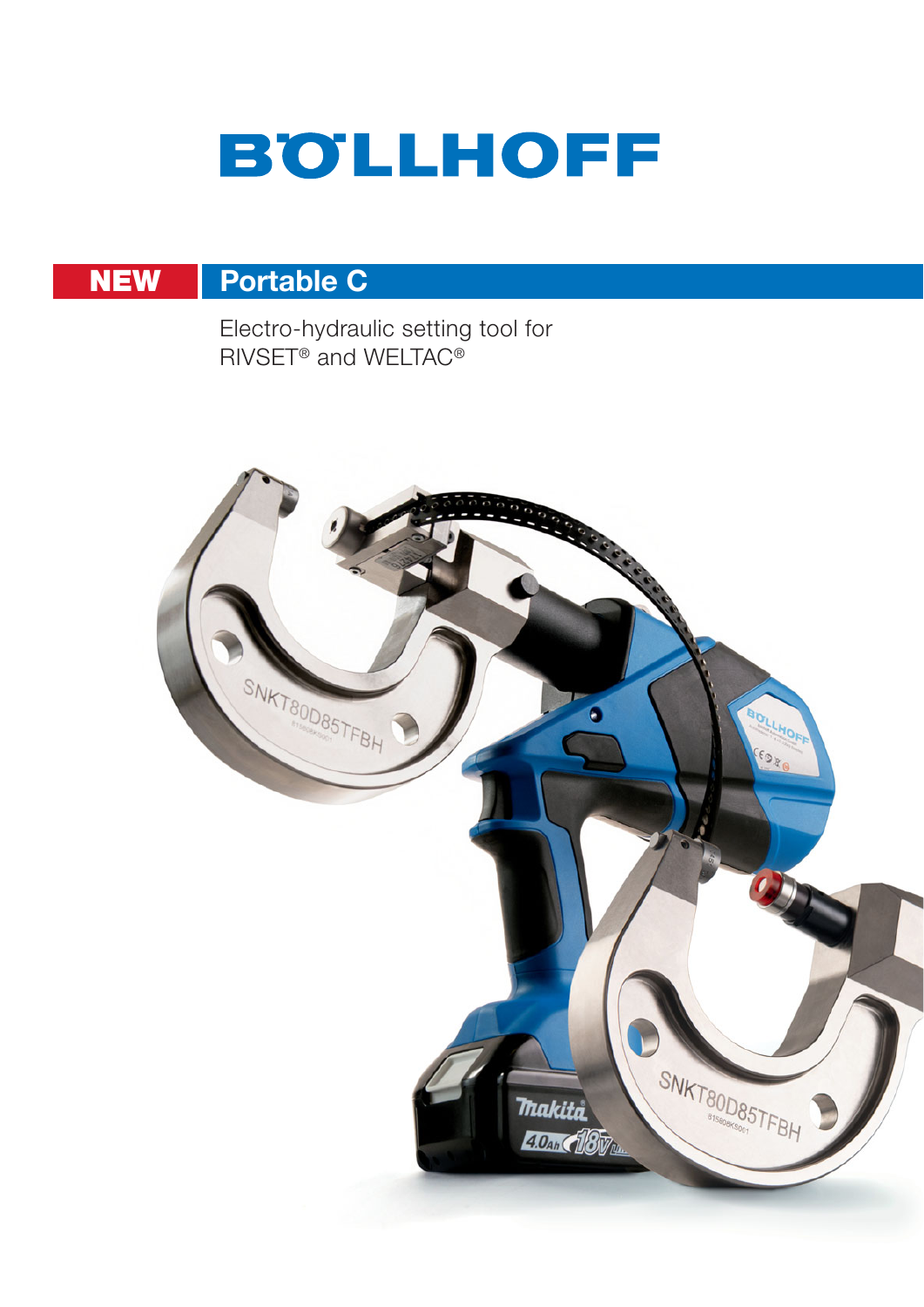### Ergonomics, design and power hand in hand

The new generation of the electro-hydraulic Portable C setting tool adds even more flexibility to your production. This generation is the result of consistent further development of the established Portable series.



The possibility to process RIVSET® fasteners as well as WELTAC® elements on the same base unit, is a particularly important asset that allows flexible combinations. The self-pierce riveting heads can be replaced directly on site. Further detailed information is provided on the following pages.

Further assets were added to the well-known advantages:

#### $\blacksquare$  Defined setting cycle

The user is informed when the target pressure is reached and the process cycle completed.

#### $\blacksquare$  Precise pressure setting at the display

For high-precision reproducibility, the required setting force is digitally set.

#### Digital pressure control

The success of any industrial production process is based on the control of the joining processes. Should the target pressure be exceeded, there is a visual and an acoustic alarm.

#### Battery power

Lithium-ion battery: high power and capacity; no memory effect.

#### Known properties

- **E** Ergonomic two-component housing: safe-grip and anti-slip
- Base units: force levels from 10-50 kN and 40-80 kN
- $\blacksquare$  High-quality charger: extremely short charging times of 15/22 minutes
- $\blacksquare$  Optimal accessibility of the joining point due to small constraining contour
- **n** Battery or mains operation
- **n** Quick and easy replacement of wear parts
- $\blacksquare$  Easy handling
- **n** Different C-frame geometries

#### Scope of application

- The range of use of the Portable C is 10,000 setting cycles per year.
	- **n** On-site fabrication
	- **n** Prototyping
	- **n** Reworking
	- $\blacksquare$  Repairs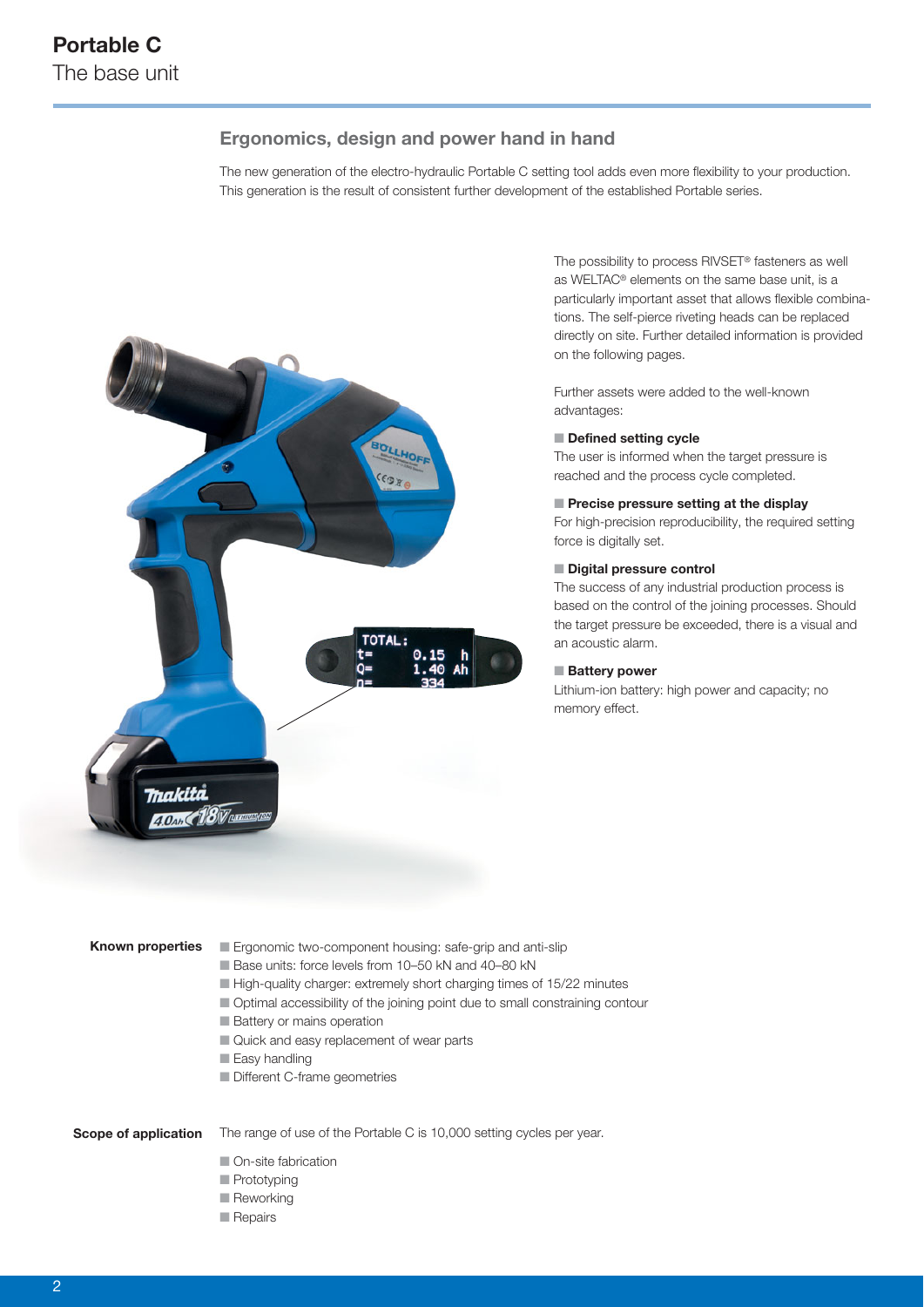## **BOLLHOFF**

# Portable C RIVSET® self-pierce riveting technology

SNKT80D85TFBH

No pre-punching, no emissions, no noise. RIVSET® self-pierce riveting is a joining method to create mechanical high-strength joints from similar and dissimilar materials. Joints can consist of two or more layers.

The RIVSET® self-pierce riveting technology allows to produce dynamic high-strength joints. There is no need to pre-drill or pre-punch the material components so they do not need to be positioned precisely.

In one step, the semi-tubular rivet pierces through the upper layer of the work piece and forms an undercut in the lower layer, making the characteristic locking head (see sectional view).

The Portable C is available in two variants: the tape feed version for tape-collated semi-tubular rivets and the magnetic punch version to insert a single semi-tubular rivet.





## Setting process

**Thakita 4.0Ab (18V)** 

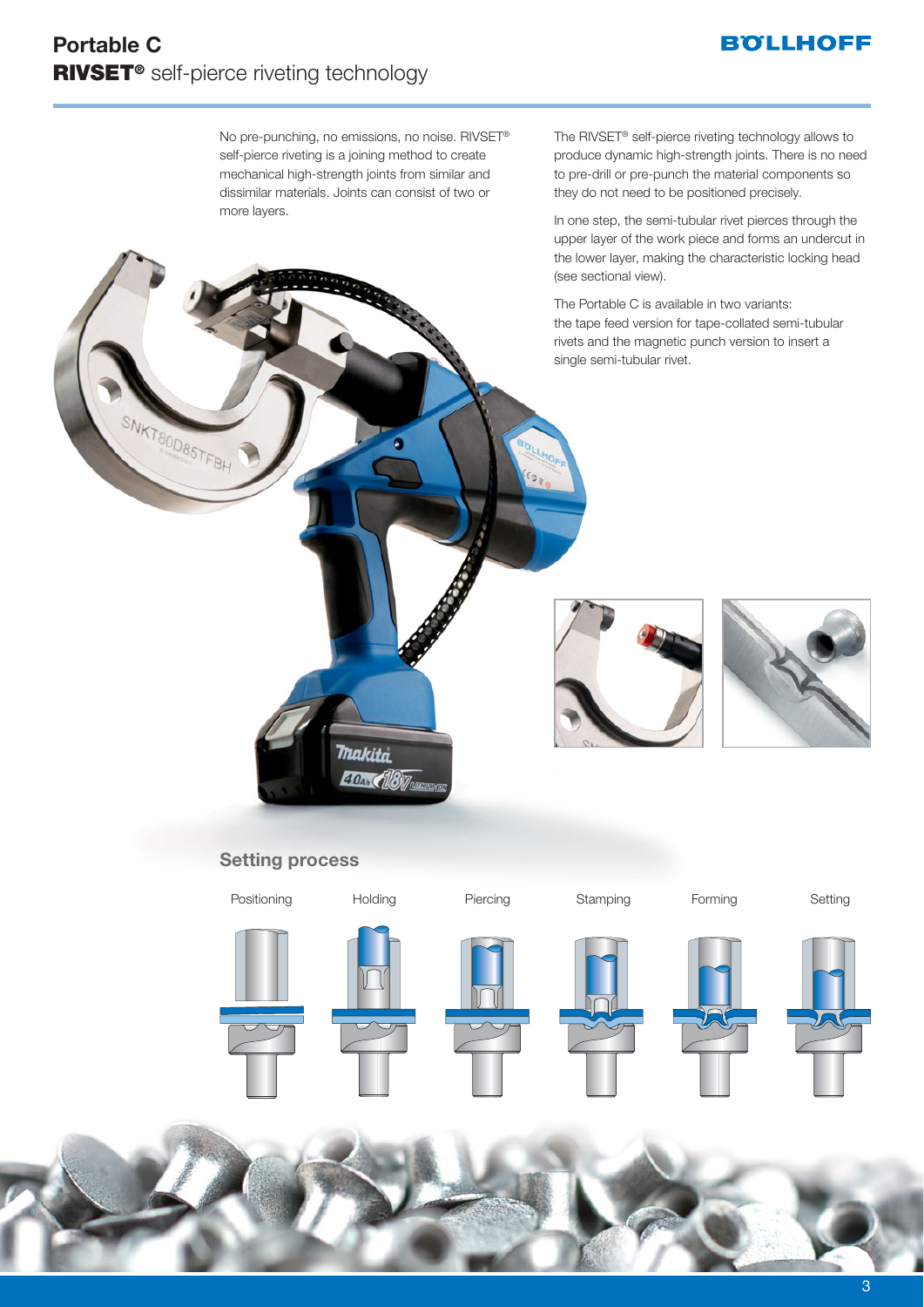## **BOLLHOFF**

SNKT80D85TFBH

To fulfil the requirements of multi-material designs, Böllhoff, the innovative partner for fasteners and assembly systems, has added one further technology to the product portfolio. WELTAC® resistance element welding offers flexibility:

You can join lightweight materials (aluminium, sandwich materials, polymer materials) with steel of all grades.

You also benefit from the possibility to still use your existing spot welding equipment in the modern body construction as well as to combine different multimaterial designs on one production line.

The sectional view below illustrates the first process stage – the pierced-in WELTAC® element. You also see the Portable C with the SNS5M self-pierce riveting punch incl. magnet without WELTAC® element as well as with WELTAC® element (detail view).





## 1. Process stage of the 2-stage process\*

**Thakita**  $4.0$  and  $7.8$   $V$  and



\*The Portable C can be used for process stage 1.

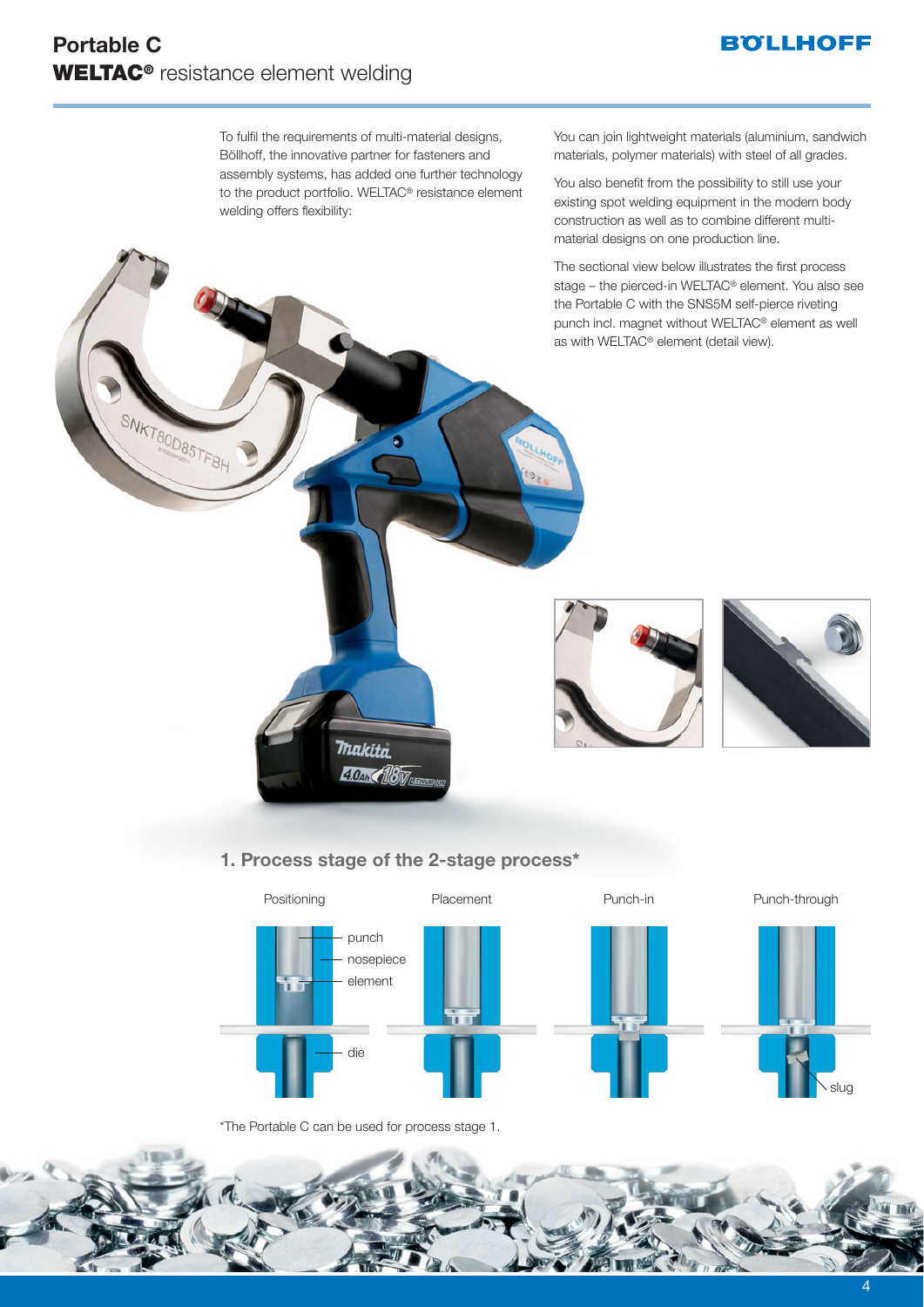# Portable C RIVSET® and WELTAC®

The focus is on flexibility.



Benefit from the possible combinations:



T = throat, TF = tape feed, SNS3M = self-pierce riveting punch with magnet for 3-mm rivets, SNS5M = self-pierce riveting punch with magnet for 5-mm rivets and WELTAC® elements